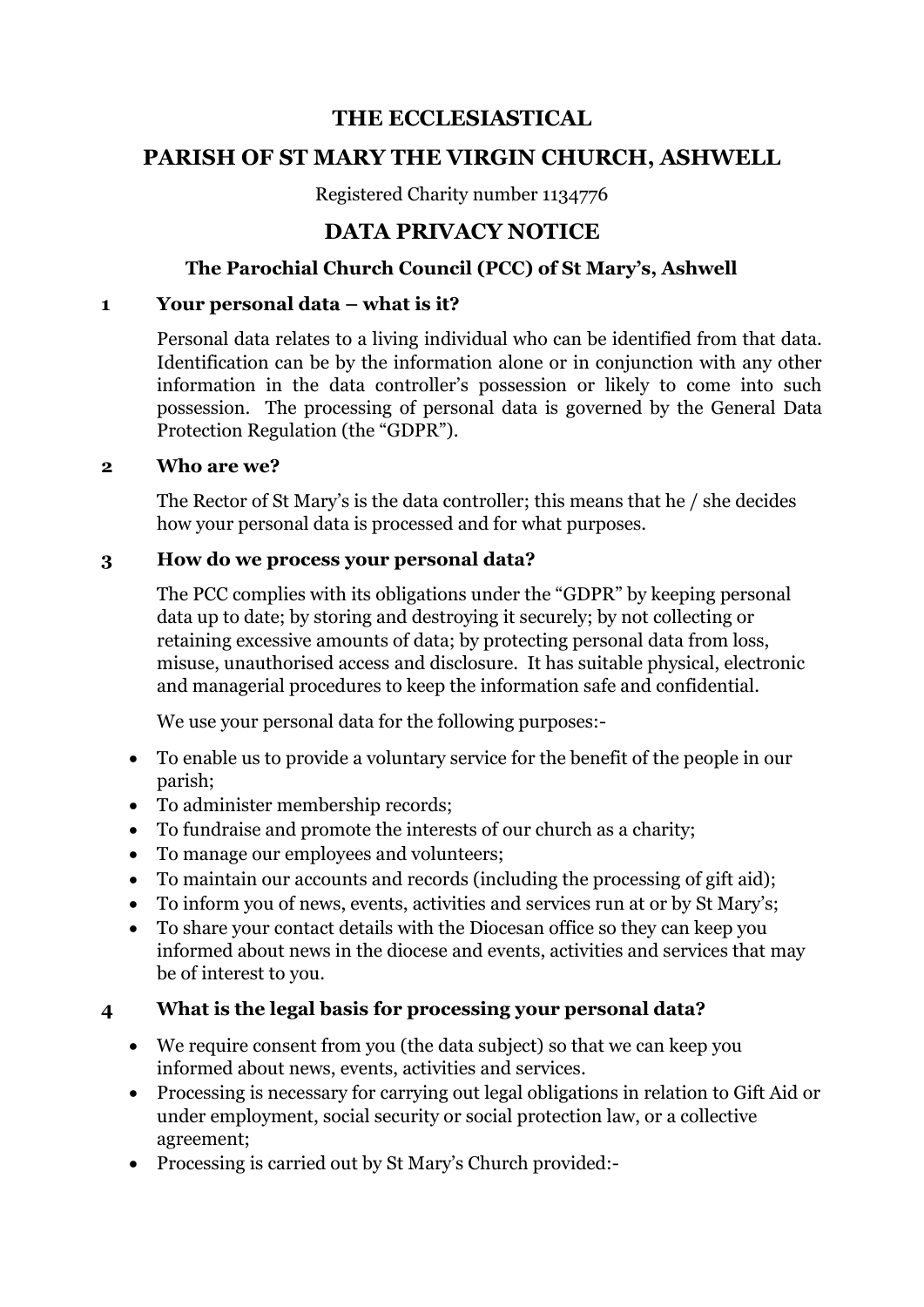- o It relates only to members or former members (or those who have regular contact with the church); and
- o No personal information will be shared to a third party without your consent.

#### **5 Sharing your personal data**

Your personal data will be treated as strictly confidential and will only be shared with other members of the church in order to carry out a service to other church members or for purposes connected with the church. No personal information will be shared to a third party without your consent.

## **6 How long do we keep your personal data?**

We keep data in accordance with the guidance contained within two documents from the General Synod:

1 Keep or Bin ….? – The Care of your Parish Records Church of England Centre Records Management Guide No.1,

and

2 Safeguarding Records: Joint Practice Guidance for the Church of England and the Methodist Church.

We retain electoral roll data while it is still current; gift aid declarations and associated paperwork for up to 6 years after the calendar year to which they relate; and parish registers (baptisms, marriages, funerals) permanently.

## **7 Your rights and your personal data**

You have the following rights with respect to your personal data:-

- to request a copy of your personal data which the PCC of St Mary's, Ashwell holds about you;
- to request that the PCC of St Mary's, Ashwell corrects any personal data if it is found to be inaccurate or out of date;
- to request your personal data is erased where it is no longer necessary for the PCC of St Mary's, Ashwell to retain such data;
- to withdraw your consent to the processing at any time;
- to data portability ie: to request the data controller to transmit (where possible) your personal data directly to another data controller.
- where there is a dispute regarding the accuracy or processing of your personal data, to request a restriction on further processing;
- to object to the processing of personal data.
- to lodge a complaint with the Information Commissioners Office.

## **8 Further processing**

If we wish to use your personal data for a new purpose, not covered by this Data Protection Notice, then we will provide you with a new notice explaining this new use. We will seek your consent prior to any new processing.